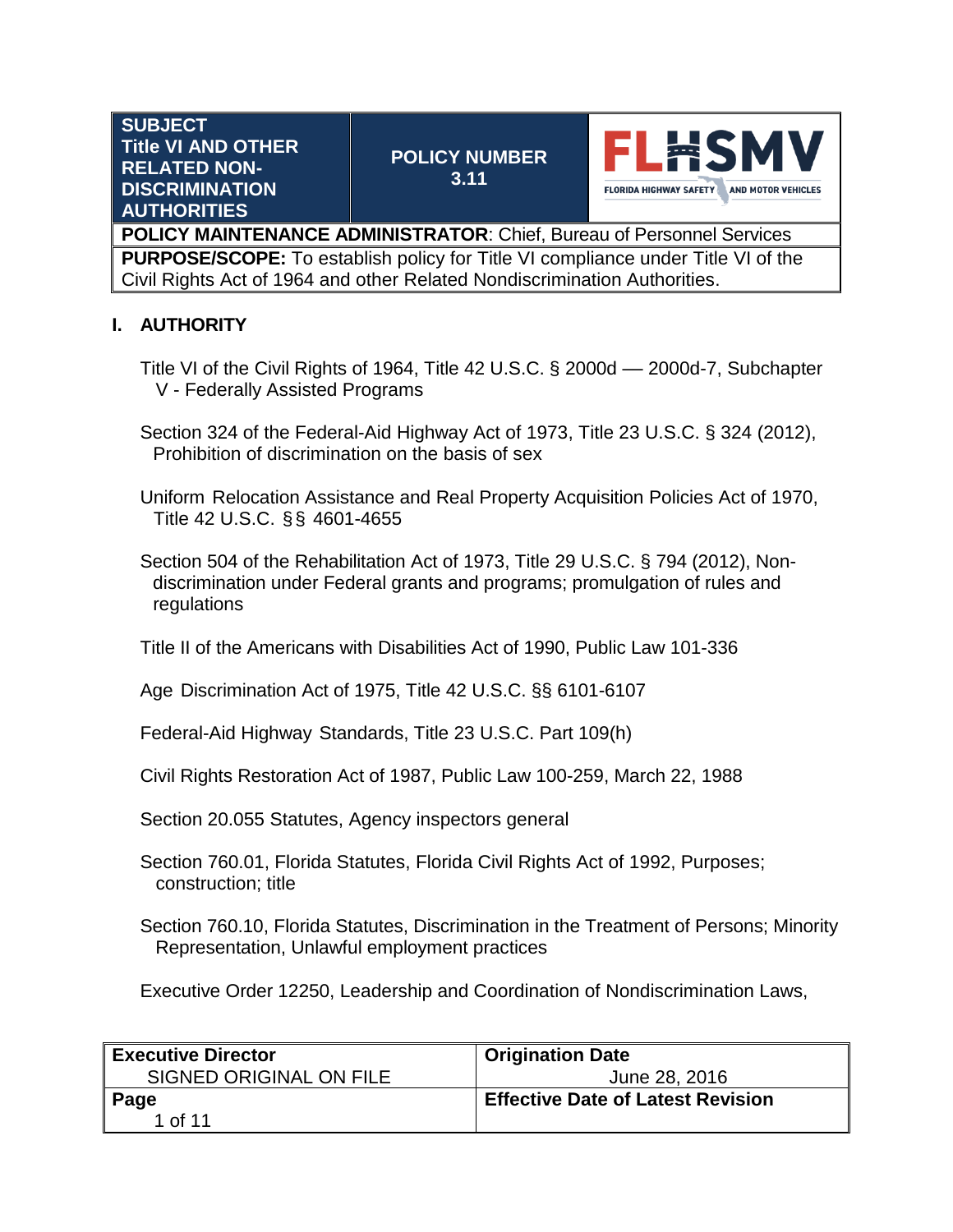#### Department of Highway Safety and Motor Vehicles

| <b>SUBJECT</b>                                                      | <b>POLICY</b> | <b>PAGE</b> |
|---------------------------------------------------------------------|---------------|-------------|
| TITLE VI AND OTHER RELATED NON-DISCRIMINATION<br><b>AUTHORITIES</b> | 3.11          | 2 of 11     |

- Executive Order 12898, Federal Actions to Address Environmental Justice in Minority Populations and Low-Income Populations
- Executive Order 13166, Improving Access to Services for Persons with Limited English Proficiency
- Title 28 Code of Federal Regulations Part 35, Nondiscrimination on the Basis of Disability in State and Local Government Services
- Title 28 C.F.R. Part 36, Nondiscrimination on the Basis of Disability by Public Accommodations and in Commercial Facilities
- Title 28 C.F.R. Part 41, Implementation of Executive Order 12250, Nondiscrimination on the Basis of Handicap in Federally Assisted Programs
- Title 28 C.F.R. Part 42, Subpart C, Nondiscrimination in Federally Assisted Programs-Implementation of Title VI of the Civil Rights Act of 1964
- Title 28 C.F.R. Part 50.3, Guidelines for the Enforcement of title IV, Civil Rights Act of 1964
- Title 49 C.F.R. Part 21, Nondiscrimination in Federally-Assisted Programs of the Department of Transportation-Effectuation of Title VI of the Civil Rights Act of 1964
- Title 49 C.F.R. Part 27, Nondiscrimination on the Basis of Disability in Programs or Activities Receiving Federal Financial Assistance
- Title 49 C.F.R. Part 303, Civil Rights, Purpose
- Title 23 C.F.R. Part 200, Title VI Program and Related Statutes-Implementation and Review Procedures
- Title 23 C.F.R. Part 1235, Uniform System for Parking for Persons with Disabilities
- United States Department of Transportation Order 1000.12, Subject: Implementation of the Department of Transportation Title VI Program
- United States Department of Transportation Order 1050.2A; Standard Title VI/Nondiscrimination Assurances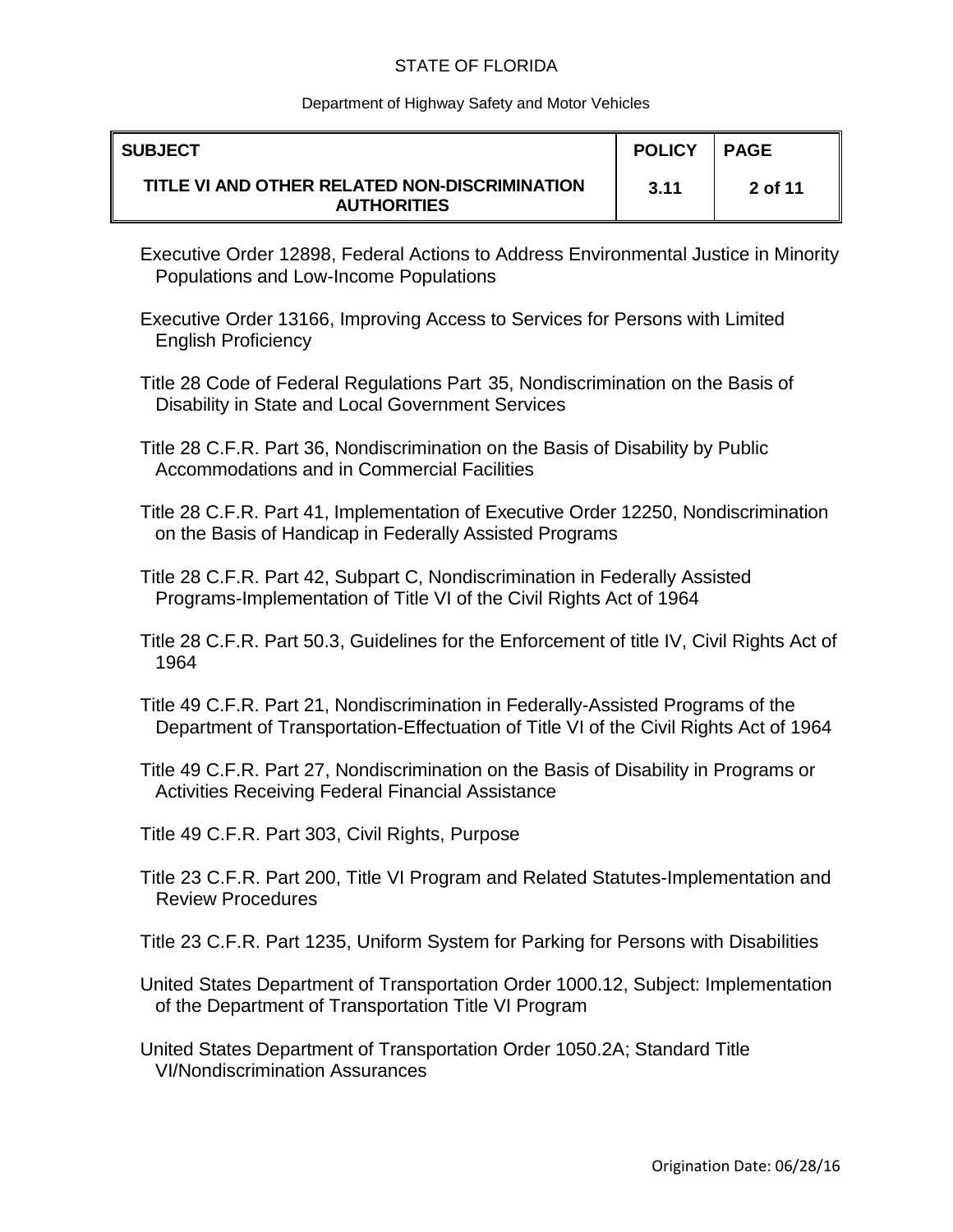### Department of Highway Safety and Motor Vehicles

| <b>SUBJECT</b>                                                      | <b>POLICY</b> | <b>PAGE</b> |
|---------------------------------------------------------------------|---------------|-------------|
| TITLE VI AND OTHER RELATED NON-DISCRIMINATION<br><b>AUTHORITIES</b> | 3.11          | 3 of 11     |

Federal Transit Administration Circular 4702.1B, Title VI Requirements and Guidelines for Federal Transit Administration Recipients

Governor's Executive Order 11-03 and Code of Ethics, effective January 4, 2011

Title VI Nondiscrimination Program (Florida Department of Transportation Policy # 001-275-006)

## **II. RELATED POLICIES**

- MP 3.02, Americans with Disabilities Act Compliance for Employment Applicants and Current Members
- MP 3.05, Claims of Discrimination to include Sexual Harassment
- MP 3.06, Disciplinary Process
- MP 11.07 Internal Audit Compliance and Investigations

## **III. DEFINITIONS**

- A. Bureau of Personnel Services responsible for administering the Title VI Program and Related Nondiscrimination Authorities.
- B. Complainant person who alleges discrimination under Title VI.
- C. Compliance satisfactory condition existing when a recipient has effectively implemented all of the Title VI and related nondiscrimination authorities or can demonstrate every good faith effort toward achieving this end has been made.
- D. Department Title VI Coordinator Chief of Personnel Services.
- E. Discrimination any act or inaction, whether intentional or unintentional, in any program or activity of a federal-aid recipient, sub-recipient, or contractor, which results in disparate treatment, disparate impact, or perpetuating the effects of prior discrimination based on race, color, national origin, sex, age or disability, including income-level and Limited English Proficiency, in the case of disability, failed to make a reasonable accommodation.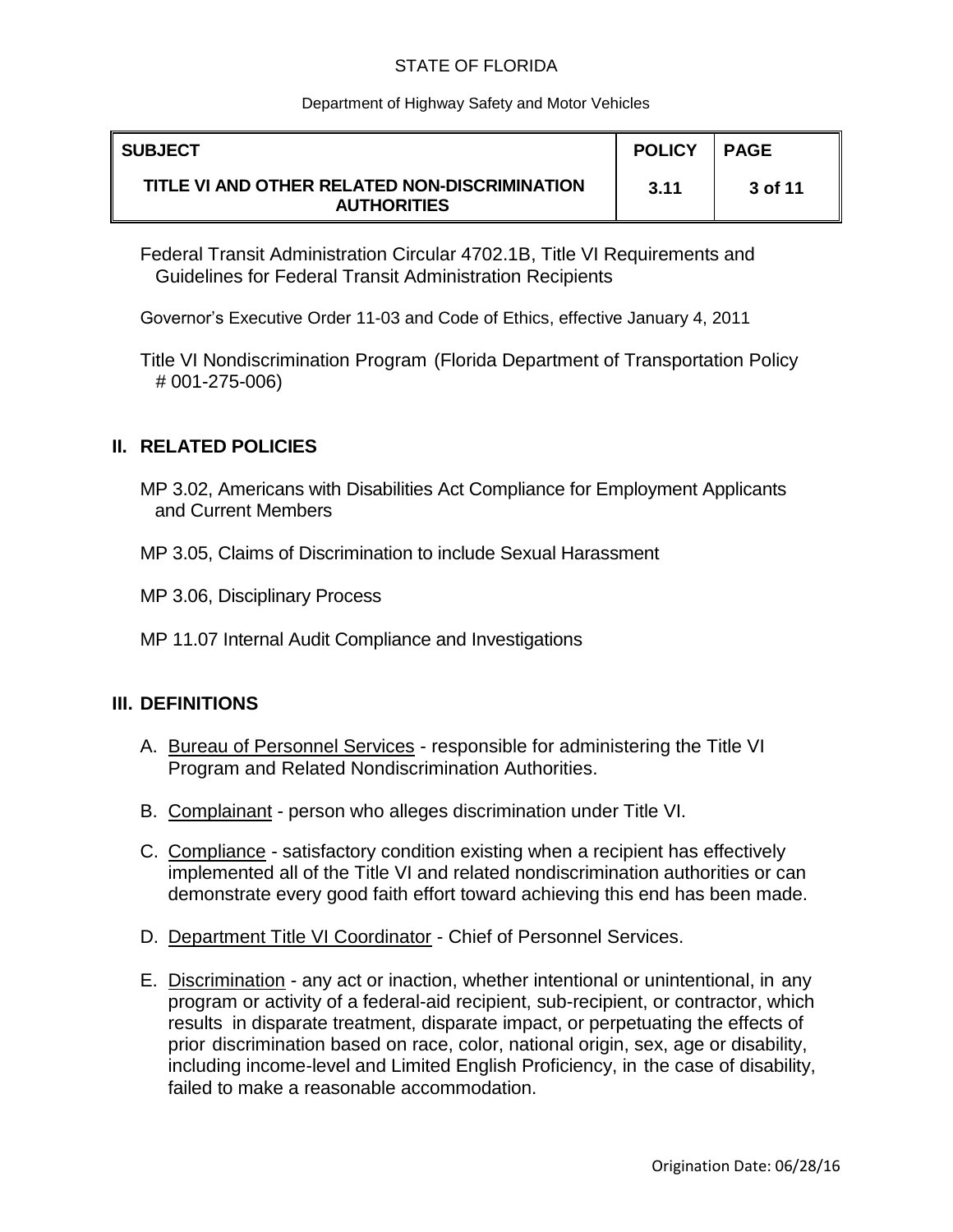### Department of Highway Safety and Motor Vehicles

| <b>SUBJECT</b>                                                      | <b>POLICY</b> | <b>PAGE</b> |
|---------------------------------------------------------------------|---------------|-------------|
| TITLE VI AND OTHER RELATED NON-DISCRIMINATION<br><b>AUTHORITIES</b> | 3.11          | 4 of 11     |

That act or inaction, whether intentional or unintentional, through which a person in the United States solely because of race, color, national origin, age, sex or disability, including income-level and Limited English Proficiency, has been otherwise subjected to unequal treatment, or who has been retaliated against under any program or activity receiving financial assistance from the Federal Motor Carrier Safety Administration (FMCSA) under *Title 49 U.S.C.*

- F. Division Title VI Program Coordinator Bureau Chief's and Troop Commanders.
- G. Federal Assistance
	- 1. Any grants and loans of federal funds;
	- 2. Any grant or donation of federal property and interests in property;
	- 3. Any utilization of federal personnel;
	- 4. Any sale or lease of, and the permission to use (on other than a casual or transient basis) federal property or any interest in such property without consideration or at a nominal consideration or at a consideration which is reduced for the purpose of assisting the recipient or in recognition of the public interest to be served by such sale or lease to the recipient; and
	- 5. Any federal agreement, arrangement, or other contract which has, as one of its purposes, the provision of assistance.
- H. Formal Complaint of Discrimination written explanation of an event in which a person believes he or she, or any specific class of persons, has been subjected to discrimination prohibited by any of the Civil Rights laws, regulations and Executive Orders listed in the *AUTHORITY* section of this procedure, based upon race, color, national origin, sex, age or disability, including income-level and Limited English Proficiency.
- I. Informal Complaint of Discrimination verbal or non-written explanation of an event in which a person believes he or she, or any specific class of persons, has been subjected to discrimination prohibited by any of the Civil Rights laws, regulations and Executive Orders listed in the *AUTHORITY* section of this procedure, based upon race, color, national origin, sex, age or disability, including income-level and Limited English Proficiency.
- J. Noncompliance recipient has failed to meet prescribed requirements and has shown an apparent lack of a good faith effort in implementing all of the *Title VI and Related Nondiscrimination Authorities*.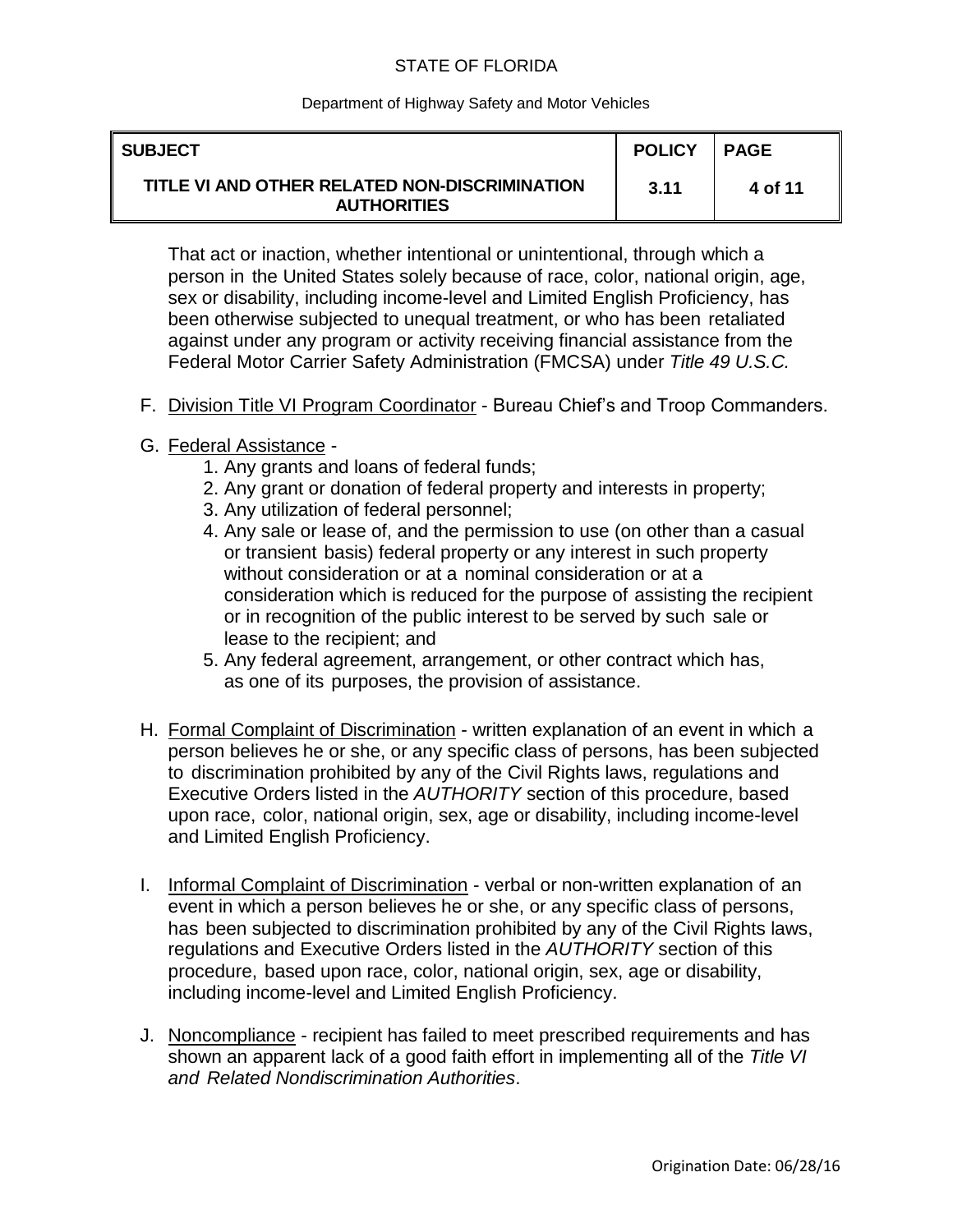#### Department of Highway Safety and Motor Vehicles

| <b>SUBJECT</b>                                                      | <b>POLICY</b> | <b>PAGE</b> |
|---------------------------------------------------------------------|---------------|-------------|
| TITLE VI AND OTHER RELATED NON-DISCRIMINATION<br><b>AUTHORITIES</b> | 3.11          | 5 of 11     |

- K. Program any highway project, or activity for the provision of services, financial aid, or other benefits to individuals. This includes education or training, work opportunities, health, welfare, rehabilitation, housing, or other services, whether provided directly by the recipient of federal financial assistance or provided by others through contracts or other arrangements with the recipient.
- L. Recipient any state, territory, possession, the District of Columbia, Puerto Rico, or any political subdivision, or instrumentality thereof, or any public or private agency, institution, or organization, or other entity, or any individual in any state, territory, possession, the District of Columbia, or Puerto Rico, to whom federal assistance is extended, either directly or through another recipient, for any program. Recipient includes any successor, assignee, or transferee thereof. The term "recipient" does not include every ultimate beneficiary under any such program.
- M. Sub-recipient any sub-grantee, contractor, sub-contractor, transferee, assignee, or successor in interest in the program.
- N. Title VI Program system of requirements developed to implement *Title VI of the Civil Rights Act of 1964* and related nondiscrimination authorities. References in this procedure to Title VI Program requirements shall not be limited to only *Title VI of the Civil Rights Act of 1964*. Where appropriate, this term also refers to the civil rights provisions of other related federal nondiscrimination authorities provided in the *AUTHORITY* section of this procedure to the extent that they prohibit discrimination on the grounds of race, color, national origin, sex, age or disability, including income-level and Limited English Proficiency, in programs receiving federal financial assistance of the type subject to *Title VI* itself.

## **IV. POLICY**

The Department is committed to eliminating discrimination and guarantees every effort will be made to ensure nondiscrimination in all of its programs and activities, whether those programs and activities are federally funded or not. Employment discrimination is also covered under Title VI if the primary objective of the financial assistance is the provision of employment or where employment discrimination causes discrimination in providing services under such programs. The Department will ensure compliance with 49 CFR Part 21 and 49 CFR Part 303 and as specified in the Standard Title VI/Non-Discrimination Assurances document.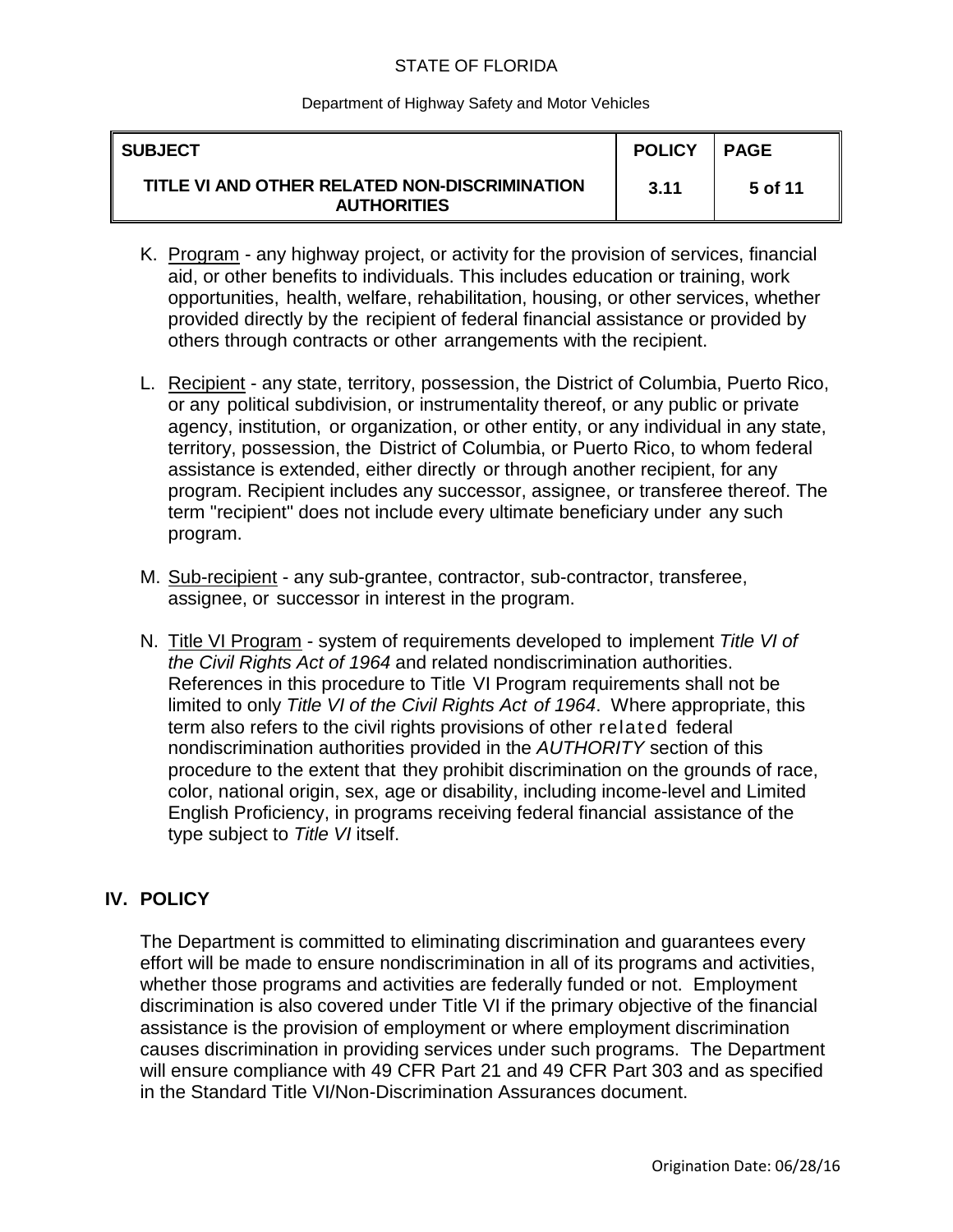### Department of Highway Safety and Motor Vehicles

| <b>SUBJECT</b>                                                      | <b>POLICY</b> | <b>PAGE</b> |
|---------------------------------------------------------------------|---------------|-------------|
| TITLE VI AND OTHER RELATED NON-DISCRIMINATION<br><b>AUTHORITIES</b> | 3.11          | 6 of 11     |

The Department will provide initial education to all members upon employment through New Member Orientation and will provide a copy of this policy along with annual training to all members thereafter, about identifying and eliminating discrimination. The Department will post this policy and related materials on its website for notification to all non-members of the Department.

The Department will act swiftly and at a high level to resolve any claims of discrimination and will treat them with the greatest degree of confidentiality possible.

## **V ROLES AND RESPONSIBILITIES**

A. Department Title VI Program Coordinator

Designated individual in the Bureau of Personnel Services who is responsible for monitoring and administering the Department's Title VI Program and Related Nondiscrimination Authorities.

- 1. Ensuring the Title VI Program Assurance is signed by the Executive Director or designee and submitting the Assurance with each new Notice of Funding Availability application;
- 2. Providing Title VI Program training for members of the Department;
- 3. Submitting the Department's Title VI Program Implementation Plan to Federal Highway Administration (FHWA) annually and the Department's Title VI Program Compliance Plan to FMCSA with each new Notice of Funding Availability application;
- 4. Developing Title VI and Related Nondiscrimination Authorities Information for dissemination to the public (in languages other than English as identified in the Language Access Plan or as identified by the Four-Factor Analysis);
- 5. Facilitating the investigation of formal complaints of discrimination under Title VI and Related Nondiscrimination Authorities filed against the Department's sub-recipient's on Highway Programs and FMCSA Programs, and forwarding recommendations to the FHWA for a final determination. Coordinating with the FHWA on all Title VI and related statutes for formal complaints of discrimination filed against the Department;
- 6. Developing and maintaining the Department's Title VI Program and Related Nondiscrimination Authorities non-discrimination policy and procedures; and
- 7. Conducting Quality Assurance Reviews of division compliance with the Title VI Program and Related Nondiscrimination Authorities.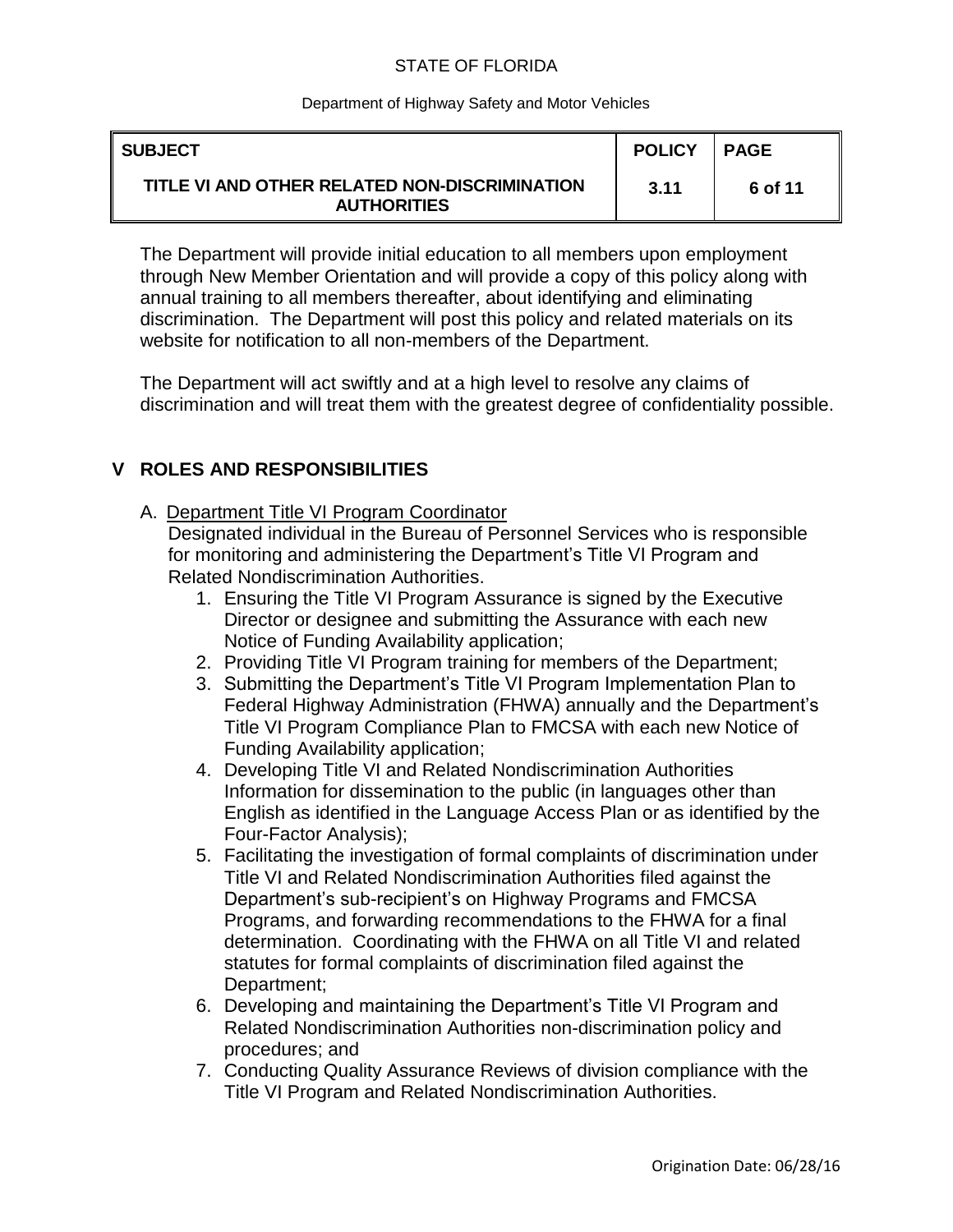#### Department of Highway Safety and Motor Vehicles

| <b>SUBJECT</b>                                                      | <b>POLICY</b> | <b>PAGE</b> |
|---------------------------------------------------------------------|---------------|-------------|
| TITLE VI AND OTHER RELATED NON-DISCRIMINATION<br><b>AUTHORITIES</b> | 3.11          | 7 of 11     |

## B. Division Title VI Program Coordinator

Designated individual within each division and bureau who is responsible for monitoring and reporting Title VI and Related Nondiscrimination Authorities activities within each division/bureau/program area and ensuring overall compliance with the Title VI Program and Related Nondiscrimination Authorities at the division/bureau level. The Division/Bureau Coordinator will consist of all Bureau Chiefs and Troop Commanders. Responsibilities include:

- 1. Resolving informal Title VI and Related Nondiscrimination Authority issues within their respective division/bureau. Notifying the Department Title VI Program Coordinator and appropriate division management within five calendar days of receipt;
- 2. Referring complainants to the Department Title VI Program Coordinator in the event the issue is not satisfactorily resolved within the division/bureau, or if complainant files a formal complaint; and
- 3. Providing quarterly reports, within thirty calendar days after each quarter, to the Department State Title VI Program Coordinator.

## **VI. PROCEDURES**

The following informal and formal process will be used to resolve Title VI and Related Nondiscrimination Authorities complaints of discrimination consistent with the FHWA's External Complaint of Discrimination Processing procedures.

- A. Informal Complaints
	- 1. Division Title VI Program Coordinators are encouraged to resolve informal issues internally within their respective area. If the issue has not been satisfactorily resolved through informal means, or if at any time the person(s) desires to file a formal complaint, the respective Division Title VI Program Coordinator will refer the Complainant to the Department Title VI Program Coordinator who will advise the Complainant of the formal process for filing a complaint (outlined below).
		- a. The Division Title VI Program Coordinator will advise the Department Title VI Program Coordinator and appropriate district management within **five calendar days** of receipt of the informal issue(s). The following information will be included in every notification to the Department Title VI Program Coordinator:
			- 1. Name, address, and phone number of the complainant;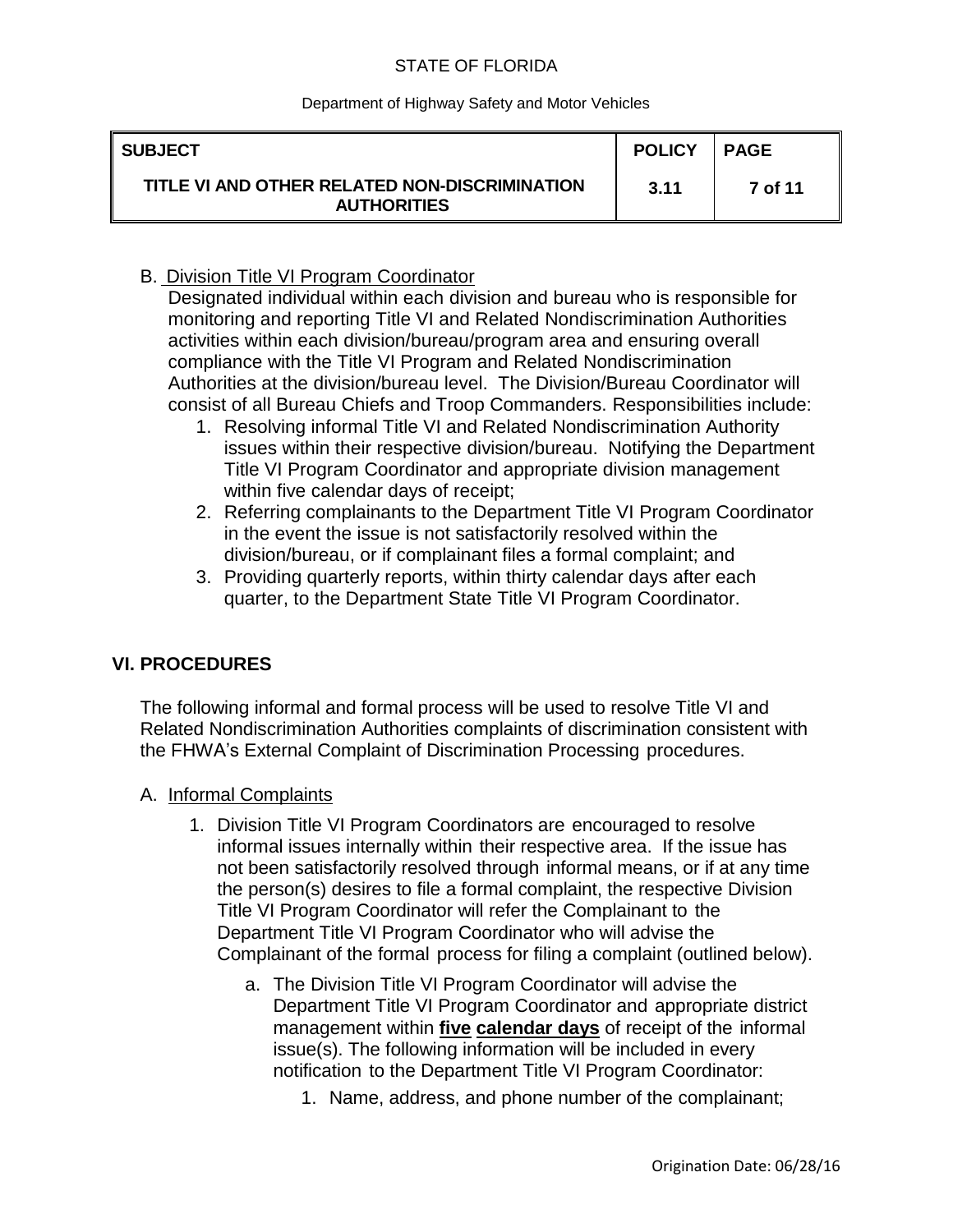### Department of Highway Safety and Motor Vehicles

| <b>SUBJECT</b> |                                                                                                                                                                                                                                                                                                                                                                                                                                                                                                                                               | <b>POLICY</b> | <b>PAGE</b> |
|----------------|-----------------------------------------------------------------------------------------------------------------------------------------------------------------------------------------------------------------------------------------------------------------------------------------------------------------------------------------------------------------------------------------------------------------------------------------------------------------------------------------------------------------------------------------------|---------------|-------------|
|                | TITLE VI AND OTHER RELATED NON-DISCRIMINATION<br><b>AUTHORITIES</b>                                                                                                                                                                                                                                                                                                                                                                                                                                                                           | 3.11          | 8 of 11     |
|                | 2. Name(s) and address(es) of respondent;<br>3. Basis of complaint (race, color, national origin, sex, age or<br>disability, including income-level and Limited English<br>Proficiency);<br>4. Date of alleged discriminatory act(s);<br>5. Statement of the Title VI and Related Nondiscrimination<br>Authority issue(s);<br>6. Explanation of the actions the Division Title VI Program                                                                                                                                                     |               |             |
|                | Coordinator took or proposed to resolve the Title VI and<br>Related Nondiscrimination Authority issue(s).<br>b. Within ten calendar days of receipt, the Division Title VI<br>Program Coordinator will acknowledge receipt of the issue(s),<br>inform the Complainant of action taken or proposed action to<br>address the issue(s), and advise the Complainant of other<br>avenues of redress available.                                                                                                                                     |               |             |
|                | c. Within ninety calendar days of receipt, the Division Title VI<br>Program Coordinator will notify the Complainant in writing of the<br>division management's decision, for the proposed disposition of<br>the matter. The notification will advise the Complainant of his/her<br>right to file a formal complaint if he/she is dissatisfied with the<br>decision of the division management. The Division Title VI<br>Program Coordinator will also provide the Department Title VI<br>Program Coordinator with a copy of this information. |               |             |
|                | d. Each Division Title VI Coordinator will maintain a log of all<br>informal issues received by the division. The log will include the<br>following information:<br>1. Name of complainant;<br>2. Name of respondent;<br>3. Basis of complaint (race, color, national origin, sex, age or<br>disability, including income-level and Limited English<br>Proficiency);                                                                                                                                                                          |               |             |

- 4. Date informal issue(s) were received by the division;
- 5. Date respective division notified the State Title VI Program Coordinator of the informal issue(s); and
- 6. Explanation of the actions the division management took or proposed to resolve the issue(s).

# B. Formal Complaints

**All formal complaints received by the Department's division offices will be referred immediately to the Department Title VI Program Coordinator for**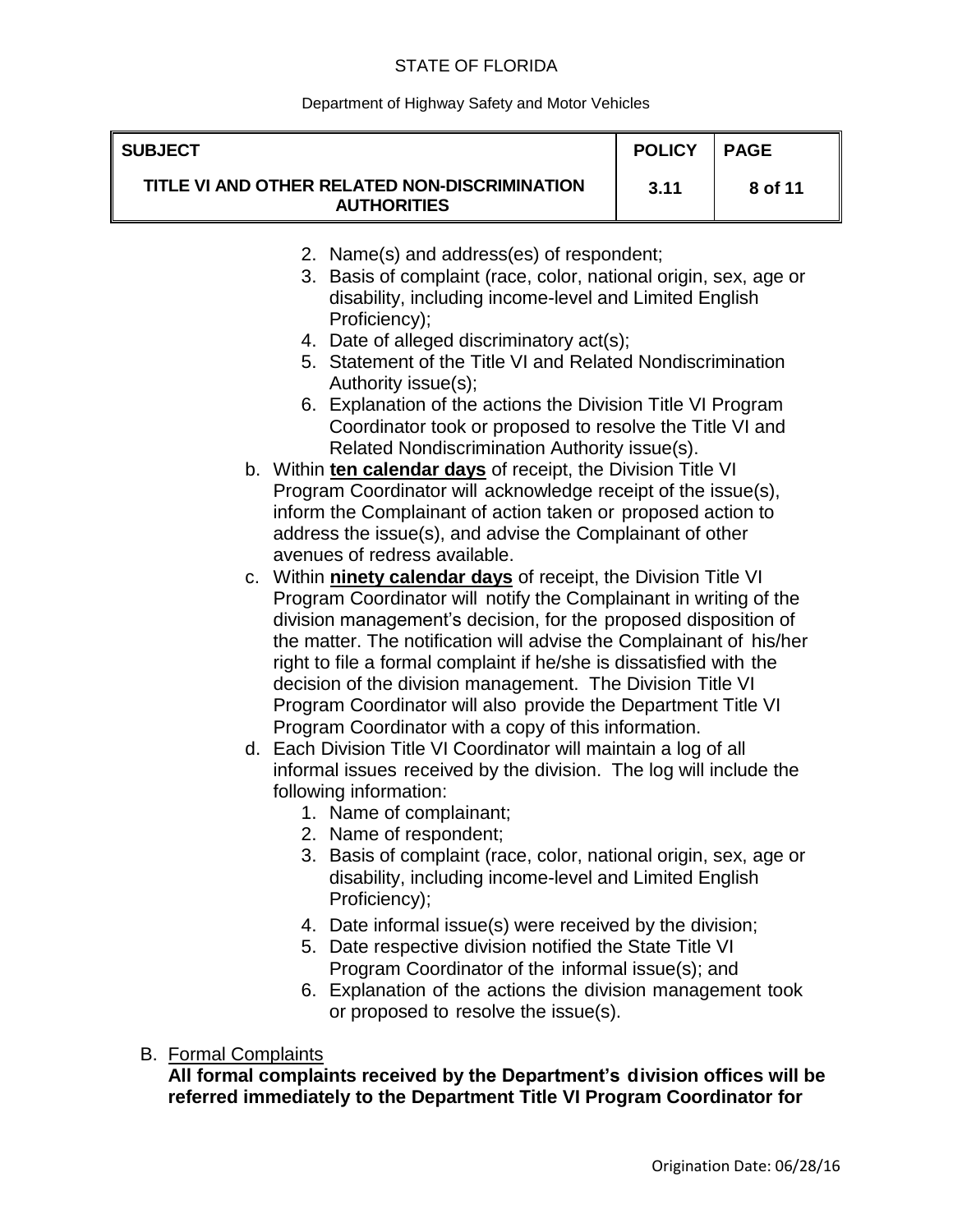### Department of Highway Safety and Motor Vehicles

| ∥ SUBJECT                                                           | <b>POLICY</b> | I PAGE  |
|---------------------------------------------------------------------|---------------|---------|
| TITLE VI AND OTHER RELATED NON-DISCRIMINATION<br><b>AUTHORITIES</b> | 3.11          | 9 of 11 |

**processing. The Department Title VI Program Coordinator will advise the Division Title VI Program Coordinator and respective division management of all formal complaints of discrimination accepted for investigation.**

1. Persons Eligible to File

Any person who believes that he or she, or any specific class of persons, has been subjected to discrimination or retaliation prohibited by any of the Civil Rights authorities listed in the *AUTHORITY* section of this policy, based upon race, color, national origin, sex, age or disability, including income-level and Limited English Proficiency, may file a written complaint. The complaint may be filed by the affected person or a representative and must be provided in writing.

2. Time Limits for Filing

A formal complaint must be filed no later than **180 calendar days** after the following:

- a. The date of the alleged act of discrimination; or
- b. The date when the person(s) became aware of the alleged discrimination; or
- c. Where there has been a continuing course of conduct, the date on which that conduct was discontinued or the latest instance of the conduct.
- 3. Form of Formal Complaints

All formal complaints filed with the Department through the Bureau of Personnel Services must include the following information:

- a. A written explanation of what happened, signed by the complainant(s) or by the complainant(s) representative(s);
- b. The Complainant's name, address, and telephone number;
- c. The basis of the complaint (race, color, national origin, sex, age or disability, including income-level and Limited English Proficiency;
- d. The respondent's name, address, and telephone number; and
- e. Sufficient information to understand the facts that led the complainant(s) to believe that discrimination has occurred and when the event complained of occurred.
- C. Agencies Authorized to Receive Formal Complaints

Formal complaints should be submitted either to the Department or to the Federal Highway Administration FHWA, Federal Transit Administration (FTA), Federal Aviation Administration (FAA), or the U.S. Department of Justice (USDOJ).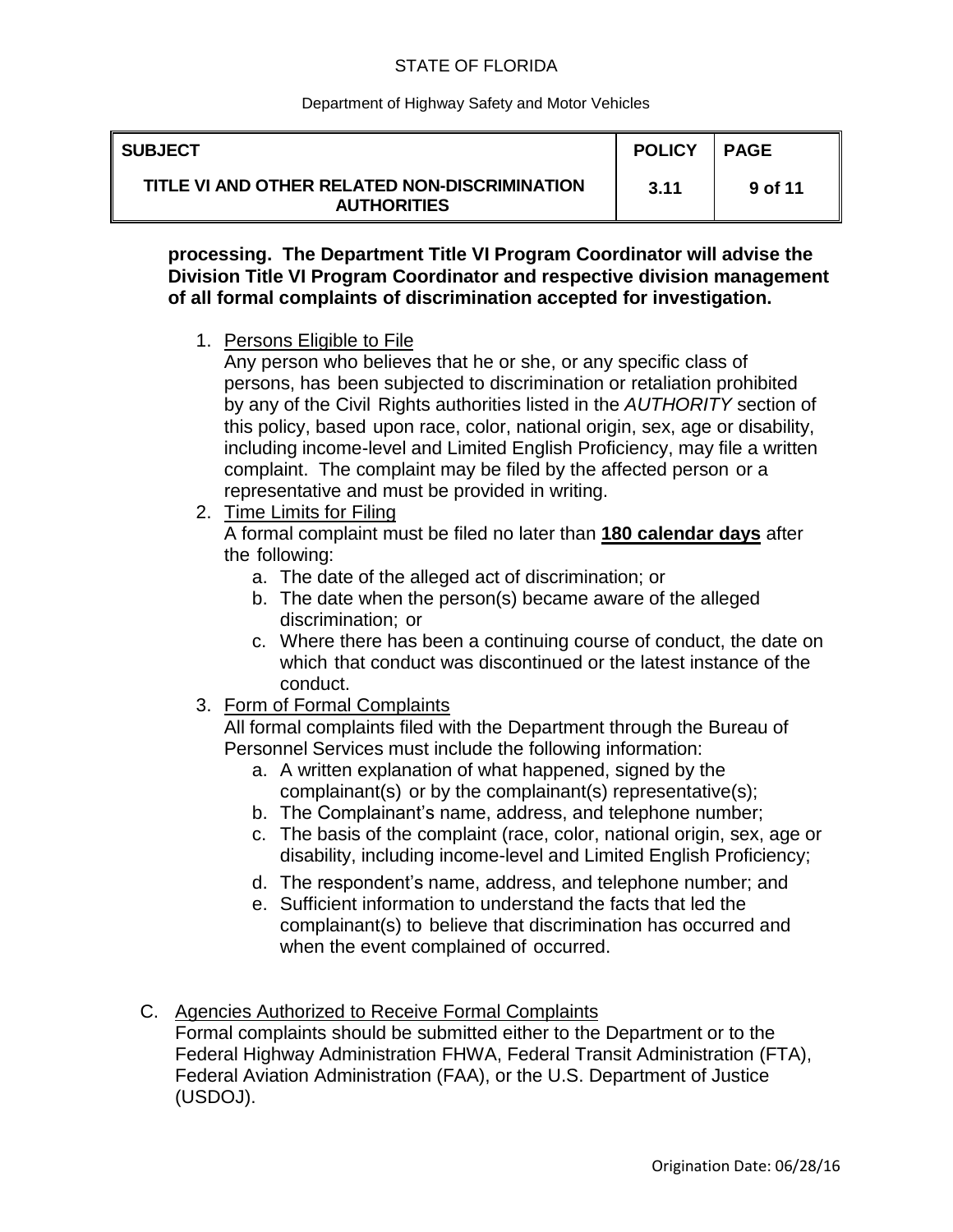#### Department of Highway Safety and Motor Vehicles

| ∥ SUBJECT                                                           | <b>POLICY</b> | I PAGE   |
|---------------------------------------------------------------------|---------------|----------|
| TITLE VI AND OTHER RELATED NON-DISCRIMINATION<br><b>AUTHORITIES</b> | 3.11          | 10 of 11 |

## D. Processing Formal Complaints Responsibilities:

- 1. Complaints filed with the Department in which the Department is named as the respondent, will be reviewed and resolved by the Department. The Department's Title VI Coordinator will forward the information to the FHWA, FTA, or FAA.
- 2. Within **ten calendar days** of receipt, the Division Title VI Program Coordinator will acknowledge receipt of the issue(s).
- 3. Complaints filed with the Department's sub-recipients will be forwarded by the respective Division Title VI Program Coordinator to the Department Title VI Program Coordinator for processing.
- 4. Complaints filed against the Department's sub-recipients on Highway Programs will be processed and investigated by the Department's Office of Inspector General in accordance with the FHWA approved complaint procedures as required under 23 CFR Part 200.

## E. Investigative Report Review and Issuance

Complaints received by the Bureau of Personnel Services will be reviewed by the Chief of Personnel Services and the Office of Inspector General to determine whether an investigation is warranted. If investigated, a copy of the complaint, together with a copy of the report of the investigation, will be forwarded to the FHWA within **sixty calendar days** of the date the complaint was received. An extension of an additional **sixty calendar days** may be granted by the FHWA, Director, Office of Civil Rights, for justifiable reasons.

## F. Final Agency Decisions

The Department Title VI Program Coordinator will notify the respective District Title VI Program Coordinator of all final agency decisions and dismissals issued by the FHWA, FTA, FAA, USDOT, or USDOJ.

G. Records

The Department Title VI Coordinator will maintain records of formal complaints filed with the Bureau of Personnel Services, identifying each complaint by race, color, national origin, sex, age or disability, including income-level and Limited English Proficiency. These records will be maintained for five years from the date of the Grant application. The record should contain:

- 1. The complaint;
- 2. The agency with which the complaint was filed;